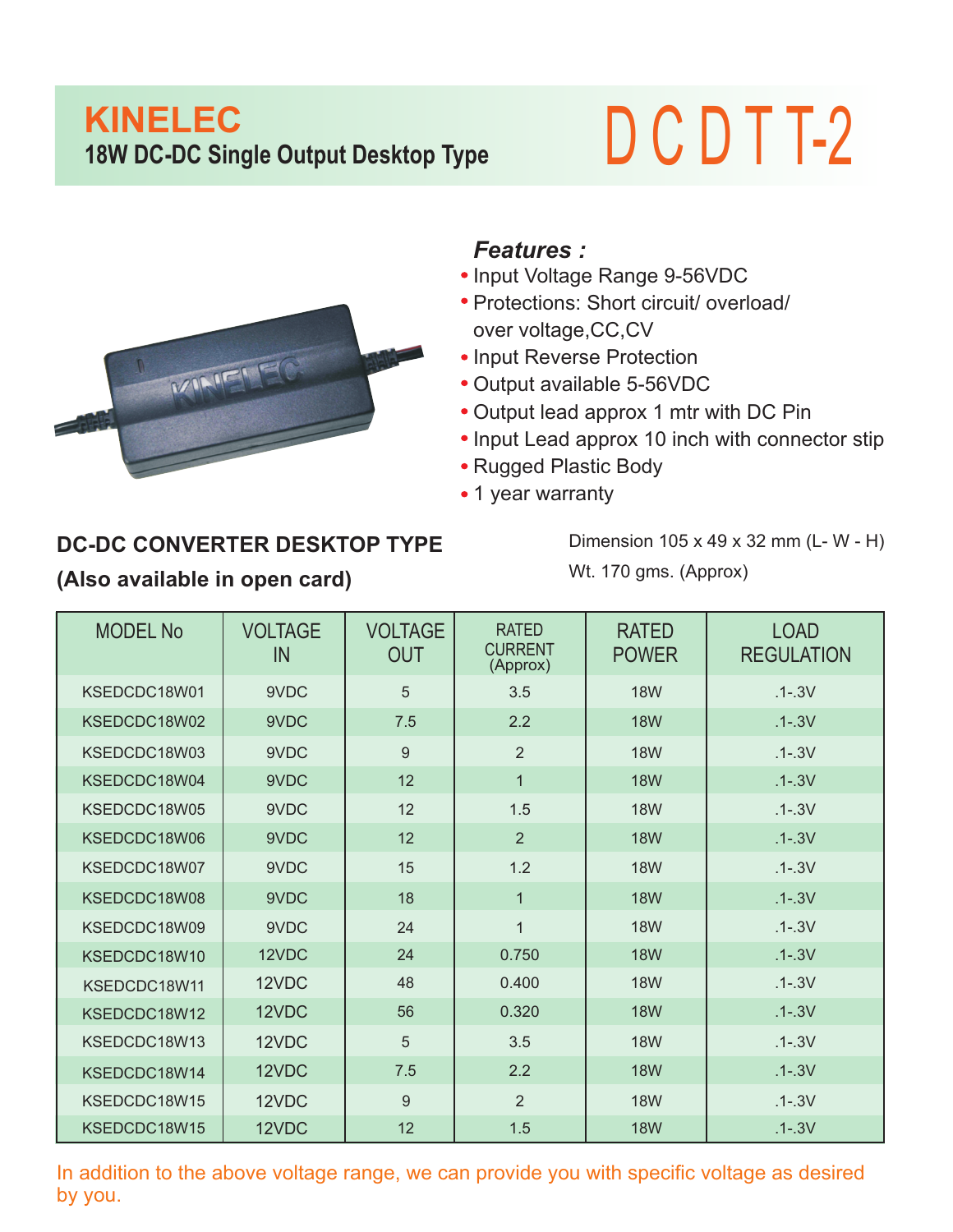| KSEDCDC18W14 | 12VDC | 15  | 1.2            | <b>18W</b> | $.1 - .3V$ |
|--------------|-------|-----|----------------|------------|------------|
| KSEDCDC18W15 | 12VDC | 18  | $\mathbf{1}$   | <b>18W</b> | $.1 - .3V$ |
| KSEDCDC18W16 | 12VDC | 24  | 0.750          | <b>18W</b> | $.1 - .3V$ |
| KSEDCDC18W17 | 12VDC | 48  | 0.400          | <b>18W</b> | $.1 - .3V$ |
| KSEDCDC18W18 | 12VDC | 56  | 0.320          | <b>18W</b> | $.1 - .3V$ |
| KSEDCDC18W19 | 18VDC | 5   | 3.5            | <b>18W</b> | $.1 - .3V$ |
| KSEDCDC18W20 | 18VDC | 7.5 | 2.2            | <b>18W</b> | $.1 - .3V$ |
| KSEDCDC18W21 | 18VDC | 9   | 2              | <b>18W</b> | $.1 - .3V$ |
| KSEDCDC18W22 | 18VDC | 12  | 1.5            | <b>18W</b> | $.1 - .3V$ |
| KSEDCDC18W23 | 18VDC | 15  | 1.2            | <b>18W</b> | $.1 - .3V$ |
| KSEDCDC18W24 | 18VDC | 18  | $\mathbf{1}$   | <b>18W</b> | $.1 - .3V$ |
| KSEDCDC18W25 | 18VDC | 24  | 0.750          | <b>18W</b> | $.1 - .3V$ |
| KSEDCDC18W26 | 18VDC | 48  | 0.400          | <b>18W</b> | $.1 - .3V$ |
| KSEDCDC18W27 | 18VDC | 56  | 0.320          | <b>18W</b> | $.1 - .3V$ |
| KSEDCDC18W28 | 24VDC | 5   | 3.5            | <b>18W</b> | $.1 - .3V$ |
| KSEDCDC18W29 | 24VDC | 7.5 | 2.2            | <b>18W</b> | $.1 - .3V$ |
| KSEDCDC18W30 | 24VDC | 9   | $\overline{2}$ | <b>18W</b> | $.1 - .3V$ |
| KSEDCDC18W31 | 24VDC | 12  | 1.5            | <b>18W</b> | $.1 - .3V$ |
| KSEDCDC18W32 | 24VDC | 15  | 1.2            | <b>18W</b> | $.1 - .3V$ |
| KSEDCDC18W33 | 24VDC | 18  | 1              | <b>18W</b> | $.1 - .3V$ |
| KSEDCDC18W34 | 24VDC | 24  | 0.750          | <b>18W</b> | $.1 - .3V$ |
| KSEDCDC18W35 | 24VDC | 48  | 0.400          | <b>18W</b> | $.1 - .3V$ |
| KSEDCDC18W36 | 24VDC | 56  | 0.320          | <b>18W</b> | $.1 - .3V$ |
| KSEDCDC18W37 | 48VDC | 5   | 3.5            | <b>18W</b> | $.1 - .3V$ |
| KSEDCDC18W38 | 48VDC | 7.5 | 2.2            | <b>18W</b> | $.1 - .3V$ |
| KSEDCDC18W39 | 48VDC | 9   | 2 <sup>1</sup> | <b>18W</b> | $.1 - .3V$ |
| KSEDCDC18W40 | 48VDC | 12  | 1.5            | <b>18W</b> | $.1 - .3V$ |
| KSEDCDC18W41 | 48VDC | 15  | 1.2            | <b>18W</b> | $.1 - .3V$ |
| KSEDCDC18W42 | 48VDC | 18  | $\mathbf 1$    | <b>18W</b> | $.1 - .3V$ |
| KSEDCDC18W43 | 48VDC | 24  | 0.750          | <b>18W</b> | $.1 - .3V$ |
| KSEDCDC18W44 | 48VDC | 48  | 0.400          | <b>18W</b> | $.1 - .3V$ |
| KSEDCDC18W45 | 48VDC | 56  | 0.320          | <b>18W</b> | $.1 - .3V$ |

In addition to the above voltage range, we can provide you with specific voltage as desired by you.